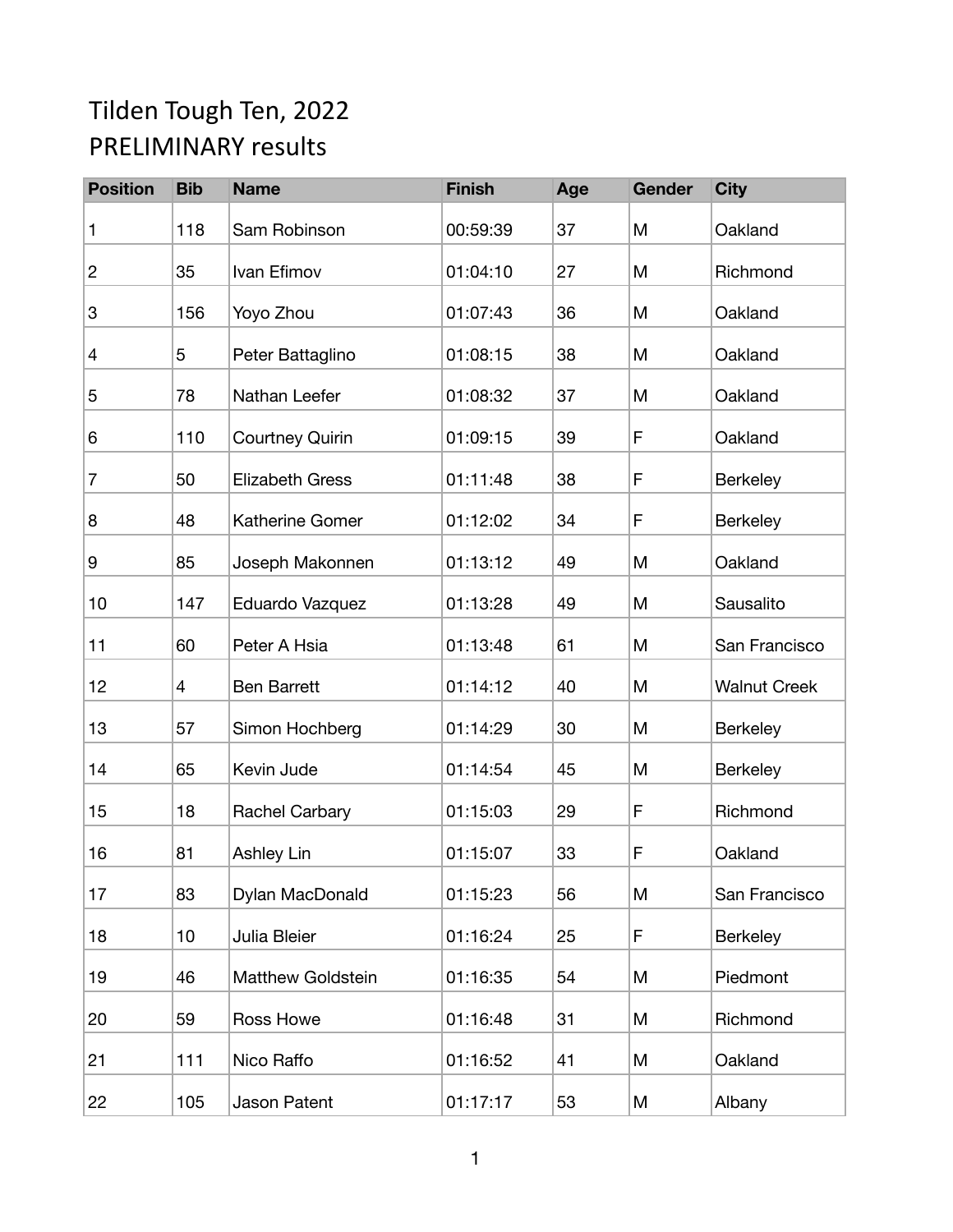| 23 | 119 | Enrique Rodriguez         | 01:18:06 | 47 | M | Mexico             |
|----|-----|---------------------------|----------|----|---|--------------------|
| 24 | 37  | <b>Katie Fast</b>         | 01:18:11 | 48 | F | Mill Valley        |
| 25 | 67  | Takashi Kawashima         | 01:18:36 | 64 | M | Oakland            |
| 26 | 25  | Chris Conroy              | 01:18:55 | 53 | M | <b>Berkeley</b>    |
| 27 | 138 | <b>Rick Soper</b>         | 01:19:07 | 61 | M | Oakland            |
| 28 | 47  | Benjamin Golze            | 01:19:47 | 38 | M | Oakland            |
| 29 | 38  | Amanda Feldman            | 01:19:58 | 42 | F | Piedmont           |
| 30 | 61  | Phelps Jackson            | 01:20:45 | 50 | M | Oakland            |
| 31 | 107 | <b>Fredrik Pettersson</b> | 01:20:49 | 54 | M | Pleasanton         |
| 32 | 21  | Alexander Casendino       | 01:21:31 | 24 | M | Orinda             |
| 33 | 13  | Josiah Bragdon            | 01:21:34 | 43 | M | Oakland            |
| 34 | 58  | Arno Holschuh             | 01:21:45 | 46 | M | <b>Berkeley</b>    |
| 35 | 101 | Alan Orcharton            | 01:21:47 | 51 | M | Oakland            |
| 36 | 32  | Tom Dugan                 | 01:21:49 | 57 | M | <b>Mill Valley</b> |
| 37 | 71  | Lance Kizer               | 01:21:52 | 52 | M | Oakland            |
| 38 | 88  | Fiona McCusker            | 01:21:58 | 57 | F | Oakland            |
| 39 | 142 | Michael Stough            | 01:22:05 | 46 | M | El Cerrito         |
| 40 | 30  | Jose De la cruz           | 01:22:56 | 44 | M | Hayward            |
| 41 | 19  | Jonathan Carey            | 01:23:15 | 57 | M | Oakland            |
| 42 | 64  | Raul Jorcino              | 01:23:39 | 58 | M | Oakland            |
| 43 | 34  | Jim Eckford               | 01:24:00 | 66 | M | Oakland            |
| 44 | 136 | Eric Smith                | 01:24:24 | 48 | M | Oakland            |
| 45 | 157 | Jon Zuckerman             | 01:24:34 | 46 | M | Alameda            |
| 46 | 113 | Michael Regnier           | 01:24:46 | 46 | Μ | Oakland            |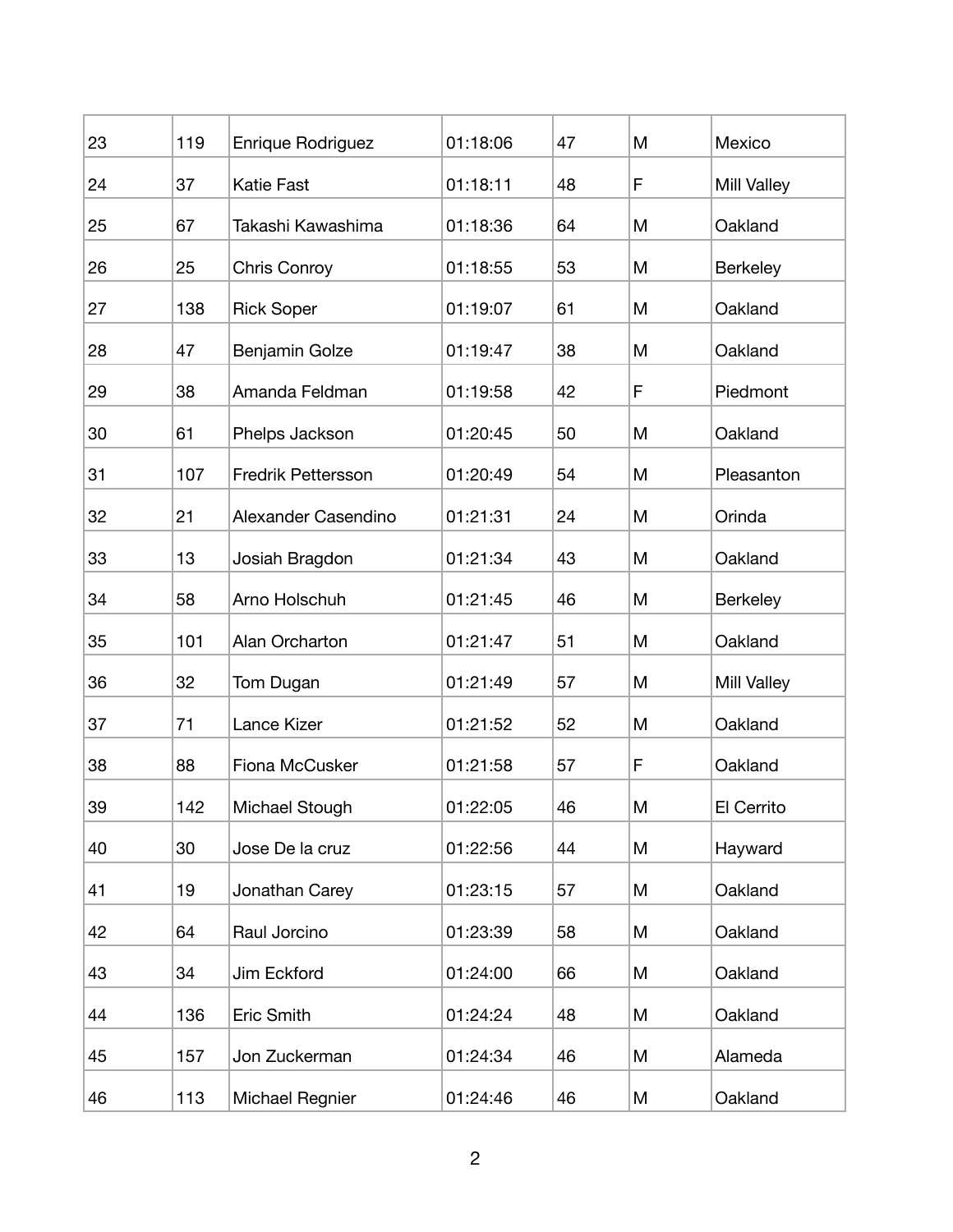| 47 | 22  | Andrew Cheyne                | 01:26:14 | 43 | M | Richmond        |
|----|-----|------------------------------|----------|----|---|-----------------|
| 48 | 79  | <b>Thomas Leibowitz</b>      | 01:27:05 | 55 | M | Oakland         |
| 49 | 104 | Michael Paque                | 01:27:15 | 44 | M | <b>Berkeley</b> |
| 50 | 93  | <b>Ed Nanale</b>             | 01:27:58 | 54 | M | Oakland         |
| 51 | 77  | Martin Kunz                  | 01:28:19 | 58 | M | Alameda         |
| 52 | 151 | Amy Weldon                   | 01:28:22 | 29 | F | Oakland         |
| 53 | 20  | Eduardo Carrillo             | 01:28:22 | 29 | M | Oakland         |
| 54 | 150 | Juliana Weber                | 01:29:20 | 35 | F | Oakland         |
| 55 | 133 | Robyn Shaffer                | 01:29:20 | 33 | F | Kensington      |
| 56 | 137 | Sue VQ Smith                 | 01:29:33 | 52 | F | Castro Valley   |
| 57 | 56  | <b>Terry Hill</b>            | 01:29:54 | 70 | M | Oakland         |
| 58 | 152 | Chris Wiggum                 | 01:30:53 | 45 | M | Oakland         |
| 59 | 14  | <b>Adam Brink</b>            | 01:31:12 | 48 | M | Oakland         |
| 60 | 106 | Matt Perry                   | 01:31:24 | 50 | M | <b>Berkeley</b> |
| 61 | 135 | <b>Adrian Shuh-Humphries</b> | 01:31:38 | 21 | M | El Cerrito      |
| 62 | 154 | Jared Yuasa                  | 01:32:03 | 48 | Μ | Oakland         |
| 63 | 66  | Rohan Kalbag                 | 01:32:43 | 53 | M | Piedmont        |
| 64 | 143 | Ann Sussman                  | 01:33:29 | 56 | F | Kensington      |
| 65 | 12  | Sarah Boswell                | 01:35:05 | 57 | F | San Ramon       |
| 66 | 95  | Daniel Newbold               | 01:36:59 | 45 | M | Berkeley        |
| 67 | 115 | Efrem Rensi                  | 01:37:25 | 50 | M | Oakland         |
| 68 | 15  | Kristina Brophy              | 01:37:41 | 49 | F | Oakland         |
| 69 | 80  | Jeremy Lewis                 | 01:37:47 | 44 | M | Oakland         |
| 70 | 27  | Debra Cramer                 | 01:37:54 | 64 | F | Alameda         |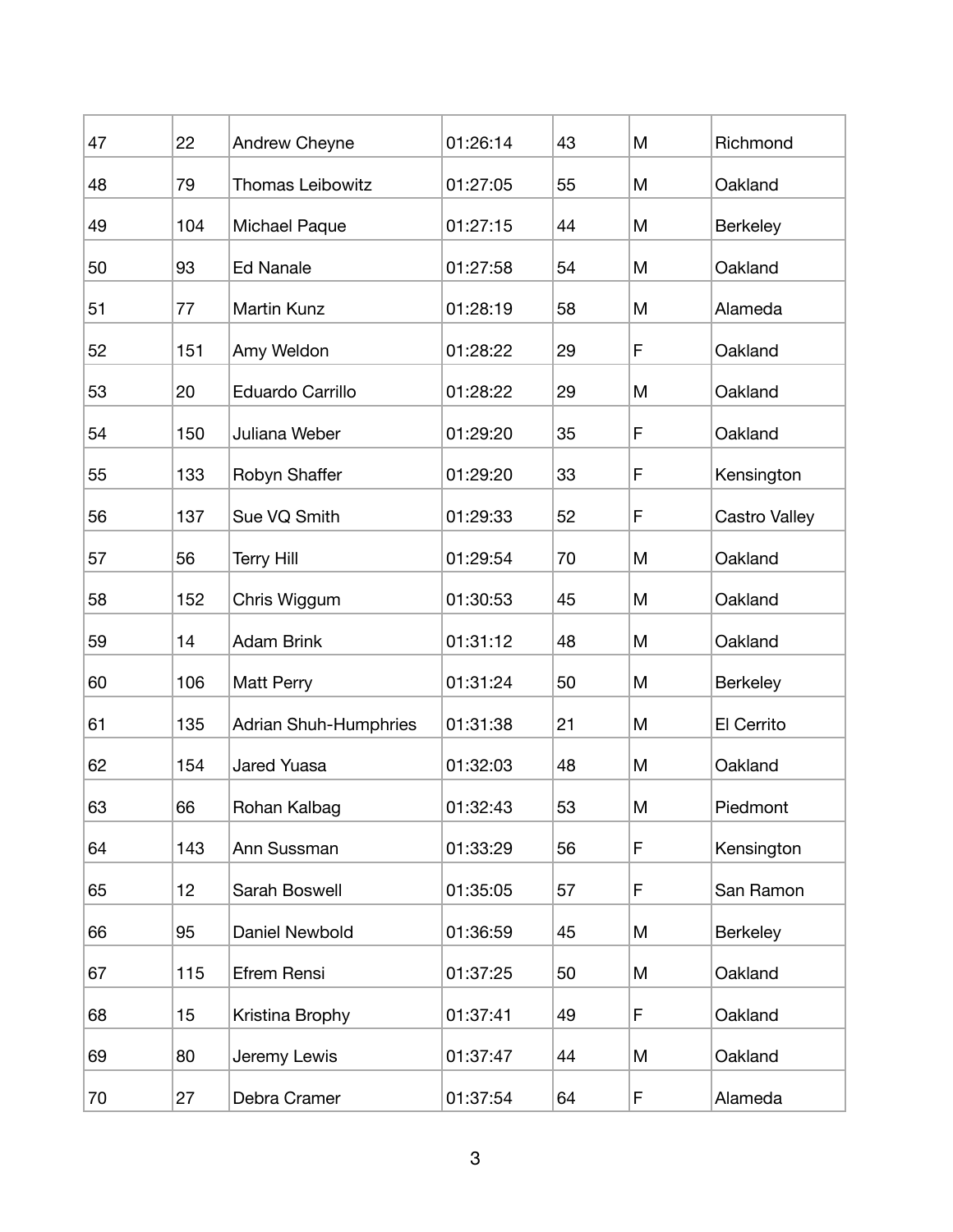| 71 | 109 | Michelle Quinn           | 01:38:09 | 58 | F | Oakland         |
|----|-----|--------------------------|----------|----|---|-----------------|
| 72 | 132 | <b>Steven Shaffer</b>    | 01:38:35 | 61 | M | Davis           |
| 73 | 62  | <b>Heather Jones</b>     | 01:38:36 | 55 | F | Davis           |
| 74 | 144 | <b>Malcolm Talcott</b>   | 01:38:37 | 62 | M | Piedmont        |
| 75 | 129 | Andrea Searby            | 01:39:04 | 38 | F | Albany          |
| 76 | 74  | David Knutson            | 01:39:16 | 54 | M | Alameda         |
| 77 | 148 | <b>Cheryl Vesely</b>     | 01:39:53 | 53 | F | Oakland         |
| 78 | 11  | Diane Bomberg            | 01:39:57 | 62 | F | Oakland         |
| 79 | 43  | Taylor Genzoli           | 01:40:26 | 37 | M | <b>Turlock</b>  |
| 80 | 122 | Doug Royer               | 01:40:35 | 42 | M | <b>Berkeley</b> |
| 81 | 73  | David Klinetobe          | 01:41:19 | 61 | M | San Rafael      |
| 82 | 70  | Michele Kito             | 01:41:28 | 56 | F | El Cerrito      |
| 83 | 36  | <b>Mike Ellis</b>        | 01:41:32 | 47 | M | <b>Berkeley</b> |
| 84 | 128 | Kelly Scribner           | 01:42:05 | 45 | F | Berkeley        |
| 85 | 24  | <b>Catherine Collins</b> | 01:42:33 | 30 | F | Oakland         |
| 86 | 103 | Robin Packel             | 01:42:35 | 57 | F | <b>Berkeley</b> |
| 87 | 52  | <b>Torrey Hart</b>       | 01:42:43 | 25 | F | Oakland         |
| 88 | 68  | Kelly Kearney            | 01:43:54 | 32 | F | Oakland         |
| 89 | 90  | Kat McGowan              | 01:44:07 | 52 | F | Berkeley        |
| 90 | 114 | <b>Matt Reiter</b>       | 01:44:29 | 42 | M | Albany          |
| 91 | 116 | Rachel Richardson        | 01:44:45 | 42 | F | Berkeley        |
| 92 | 130 | <b>Tamar Senyak</b>      | 01:44:58 | 57 | F | <b>Berkeley</b> |
| 93 | 86  | <b>Tate Mazer</b>        | 01:45:59 | 26 | M | Berkeley        |
| 94 | 44  | <b>Sharlet Gilbert</b>   | 01:46:17 | 71 | F | Richmond        |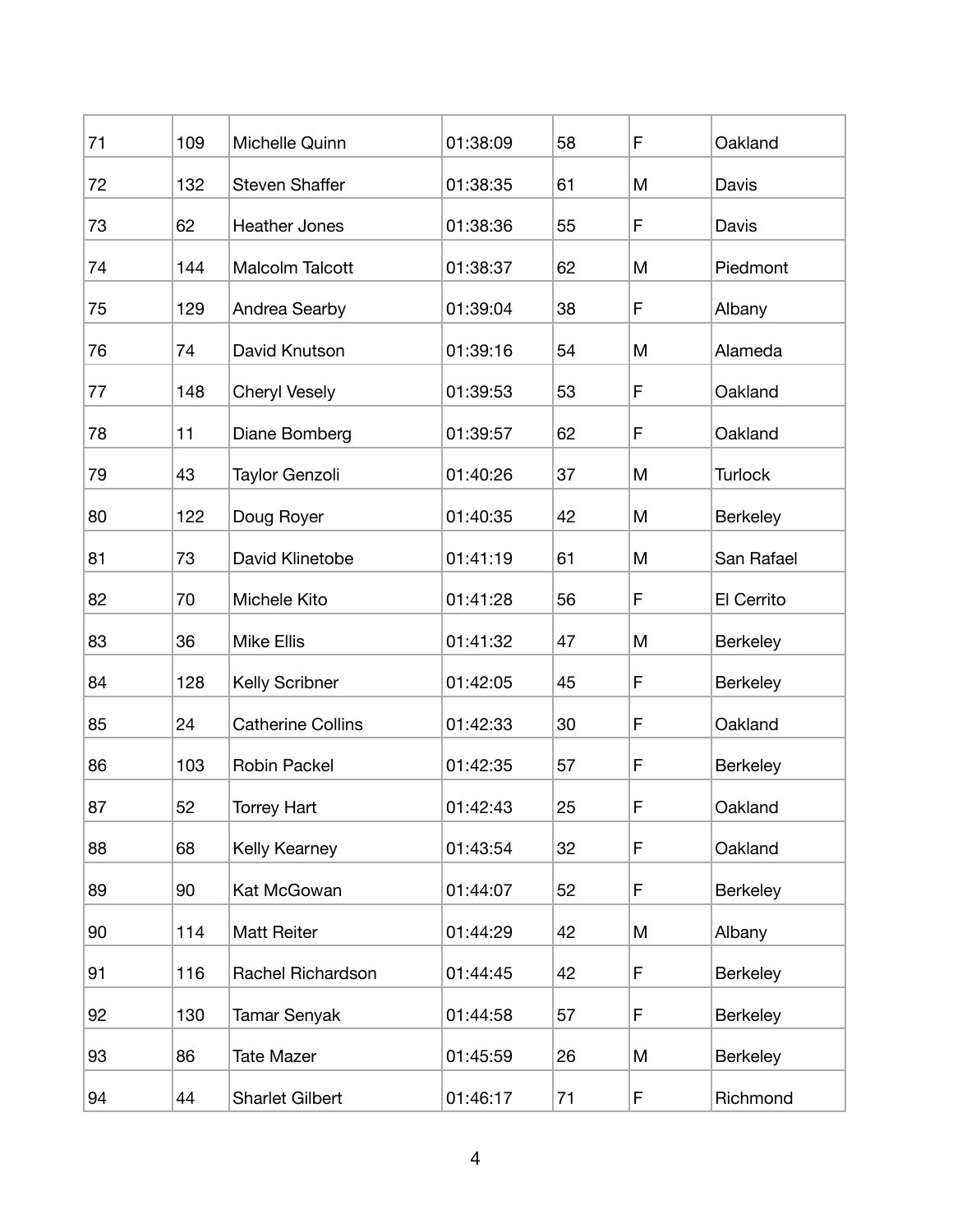| 95  | 53             | Anne Hartman           | 01:47:08 | 53 | F | Oakland           |
|-----|----------------|------------------------|----------|----|---|-------------------|
| 96  | 125            | Rachael Ryan           | 01:47:14 | 42 | F | Oakland           |
| 97  | 3              | <b>Allison Alcalay</b> | 01:48:05 | 67 | F | Davis             |
| 98  | $\overline{2}$ | <b>Bic Aki</b>         | 01:49:32 | 57 | F | <b>Union City</b> |
| 99  | 123            | Andi Rusk              | 01:49:49 | 42 | F | Oakland           |
| 100 | 33             | Anya Durgerian         | 01:50:29 | 21 | F | San Francisco     |
| 101 | 124            | <b>Brandon Rusk</b>    | 01:50:38 | 43 | M | Oakland           |
| 102 | 76             | Jim Krampf             | 01:51:30 | 71 | M | Kensington        |
| 103 | $\overline{7}$ | Andrew Bearman         | 01:51:38 | 63 | M | Berkeley          |
| 104 | 92             | <b>Susan Moser</b>     | 01:53:04 | 59 | F | Auburn            |
| 105 | 131            | Padraic Shafer         | 01:54:41 | 43 | M | Oakland           |
| 106 | 96             | Peter Nye              | 01:56:48 | 68 | M | <b>Berkeley</b>   |
| 107 | 94             | Lori Nestore           | 01:57:38 | 66 | F | Oakland           |
| 108 | 87             | Ann McCormick          | 01:57:49 | 58 | F | Alameda           |
| 109 | 82             | Rachel Lorenz          | 01:57:52 | 65 | F | Orinda            |
| 110 | 29             | Natalie DaRosa         | 01:58:01 | 24 | F | Orinda            |
| 111 | 112            | Arona Ragins           | 01:58:02 | 59 | F | Orinda            |
| 112 | 108            | Peggy Powers           | 01:58:23 | 60 | F | Berkeley          |
| 113 | 146            | <b>Caitlin Thomas</b>  | 02:00:40 | 49 | F | Alameda           |
| 114 | 42             | Robert Geldman         | 02:01:23 | 71 | M | Berkeley          |
| 115 | 149            | Sonya Wallace          | 02:02:16 | 45 | F | Alameda           |
| 116 | 6              | Marina Bearman         | 02:04:42 | 52 | F | Berkeley          |
| 117 | 84             | Natalie MacIntyre      | 02:06:44 | 35 | F | Oakland           |
| 118 | 127            | Margaret Schultz       | 02:07:35 | 57 | F | Oakland           |